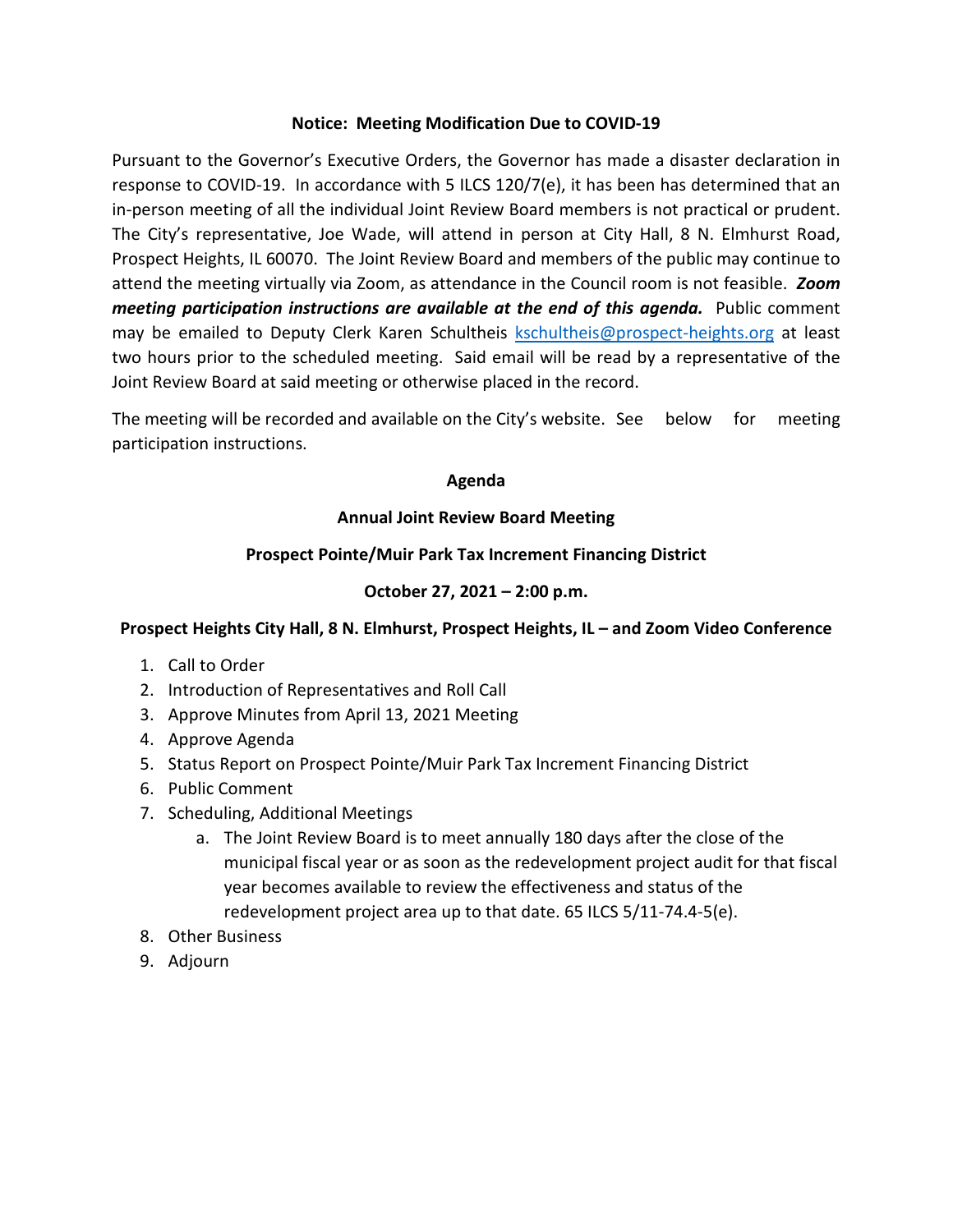#### **\_\_\_\_\_\_\_\_\_\_\_\_\_\_\_\_\_\_\_\_\_\_\_\_\_\_\_\_\_\_\_\_\_\_\_\_\_\_\_\_\_\_\_\_\_\_\_\_\_\_\_\_\_\_\_\_\_\_\_\_\_\_\_\_\_\_\_\_\_\_\_\_\_\_\_\_\_\_ MEETING PARTICIPATION INSTRUCTIONS:**

#### **FOR VIDEO PARTICIPATION**

Join by Cell Phone, Tablet, or Computer: <https://us02web.zoom.us/j/85489224525> Meeting ID: **854 8922 4525**

How to Use Video Feature for ZOOM

Testing your video before a meeting

- 1. Sign in to the Zoom
- 2. Click on your profile picture, then click **Settings**
- 3. Click the **Video** tab
- 4. You will see a preview video from the camera that is currently selected; you can choose a different camera if another one is available.

Testing your video while in a meeting

- 1. Click the arrow next to **Start Video** / **Stop Video in bottom left corner of screen**.
- 2. Select **Video Settings** Zoom will display your camera's video and [settings.](https://support.zoom.us/hc/en-us/articles/201362623-Changing-Settings-in-the-Desktop-Client-or-Mobile-App)
- 3. If you don't see your camera's video, click the drop-down menu and select another camera.

[How to rotate your camera if needed](https://support.zoom.us/hc/en-us/articles/115005859366)

### \_\_\_\_\_\_\_\_\_\_\_\_\_\_\_\_\_\_\_\_\_\_\_\_\_\_\_\_\_\_\_\_\_\_\_\_\_\_\_\_\_\_\_\_\_\_\_\_\_\_\_\_\_\_\_\_\_\_\_\_\_\_\_\_\_\_\_\_\_\_\_\_\_\_\_\_\_\_ **FOR AUDIO ONLY PARTICIPATION**

Join by Phone: 1-312-626-6799 Meeting ID: **854 8922 4525**